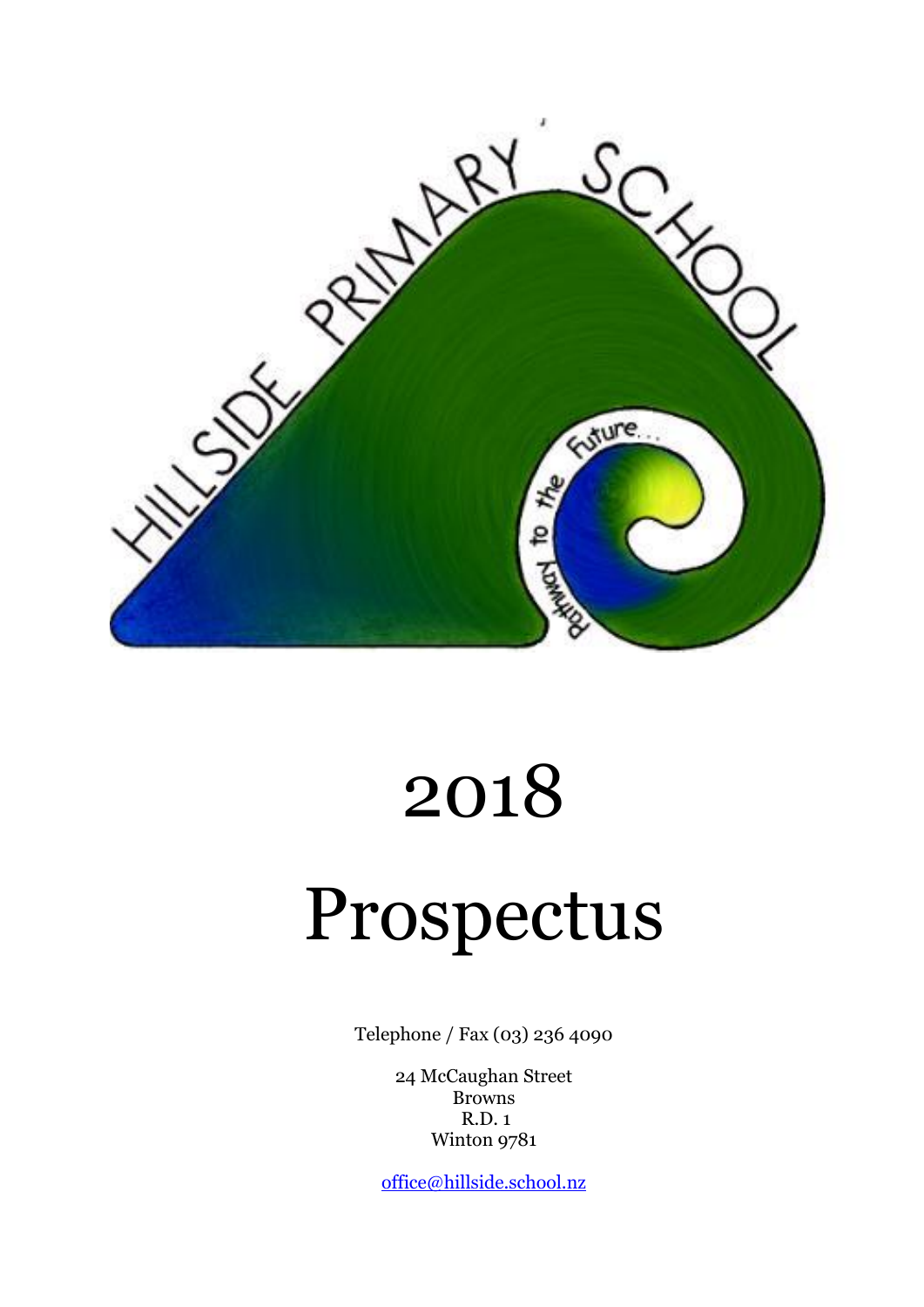# *WELCOME TO HILLSIDE PRIMARY SCHOOL*

We are a two teacher Primary School situated in Browns Township, 9 kms from Winton. We have two classrooms, Room 3, for years 1-3 and Room 1 for years 4-8.

We are a small, friendly school with a high standard of achievement and high hopes and expectations for our students.

# **STAFF**

| <b>Principal</b>                         | - Mrs Tina Shaw                           |
|------------------------------------------|-------------------------------------------|
| Room 1 Teacher (Yr 4-8)                  | - Mrs Tina Shaw                           |
| <b>Junior Room Teacher</b><br>$(Yr 1-3)$ | - Mrs Mary Haworth                        |
| <b>Principal Release Teacher</b>         | - Mr Terry Child                          |
| <b>Secretary</b>                         | - Mrs Hannah Wilson                       |
| <b>Teacher Aide's</b>                    | - Ms Nadia van Uden<br>- Mrs Diane Baynes |
| <b>Cleaner</b>                           | - Mrs Samantha Chandler                   |
| <b>Dental Therapist</b>                  | - Winton                                  |

# **SCHOOL HOURS**

| $9.00am - 10.45am$                 |
|------------------------------------|
| $10.45$ am - 11.00am               |
| $11.00am - 12.30pm$                |
| $12.30 \text{pm} - 1.15 \text{pm}$ |
| $1.15$ pm $- 2.45$ pm              |
|                                    |

# **Secretary's Hours 9am - 1pm Tuesday, Wednesday & Friday**

# **BOARD OF TRUSTEES**

The Board of Trustees is made up of -

- 5 elected parents / caregivers of the pupils at the school
- The School Principal
- A Staff Representative, elected by Staff Members
- Co-opted members if the B.O.T. wishes to co-opt
- The elections for B.O.T. members are held every 18 months and voting papers are sent to all parents / caregivers at the school.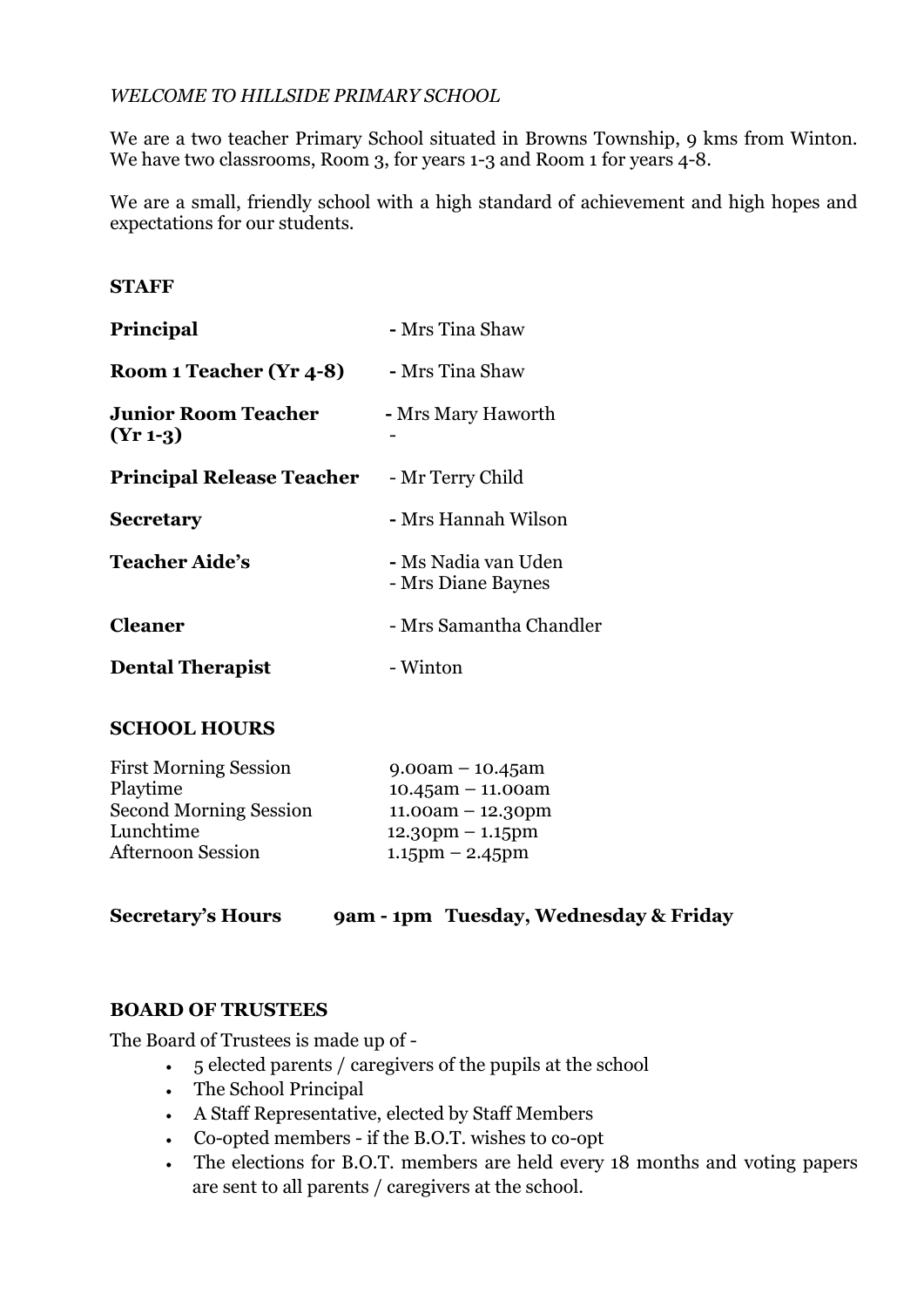# **OUR PRESENT BOARD**

| Polly Hudson           | 236 4136     |
|------------------------|--------------|
| <b>Sharyn Hamilton</b> | 236 4087     |
| Iain Davidson          | 236 4164     |
| <b>Sharyn Hamilton</b> | 236 4087     |
| Raewyn Spencer         | 236 4067     |
| Mrs Tina Shaw          | 236 4043     |
| Mr Terry Child         | 0211 769 636 |
|                        |              |

# **ROLE OF THE BOARD OF TRUSTEES**

- To oversee the preparation of the School Charter.
- To establish policies to support the Charter
- To approve and monitor the school Budget
- To appoint school staff
- To provide training and development programmes for the Staff and B.O.T. Members.
- To report annually to the school community on the School's achievements in relation to the Charter

#### **BOARD OF TRUSTEES MINUTES AND MEETINGS**

Unless otherwise advised, the Board meets on the 4th Wednesday of each month in the Library, starting at 4.00pm.

Reminders are contained in the newsletter. Observers are welcome.

Copies of the meeting minutes are kept in the School Office for parents to read.

When appropriate, copies of Policies to be reviewed are sent home beforehand for comment.



#### **CURRICULUM:**

We provide classrooms which are positive, encouraging and nurturing learning environments. Our aim is to help our children become motivated lifelong learners. We provide a variety of enjoyable and challenging experiences, resources and teaching styles ensuring work is taught in a meaningful and purposeful context.

#### **INTEGRATED CURRICULUM:**

We deliver an integrated curriculum which is always based on a whole school topic or inquiry. The integrated inquiry approach allows all learning to be meaningful by creating authentic contexts for learning and creating links between subject areas. We choose topics carefully to ensure high interest for all ages and genders.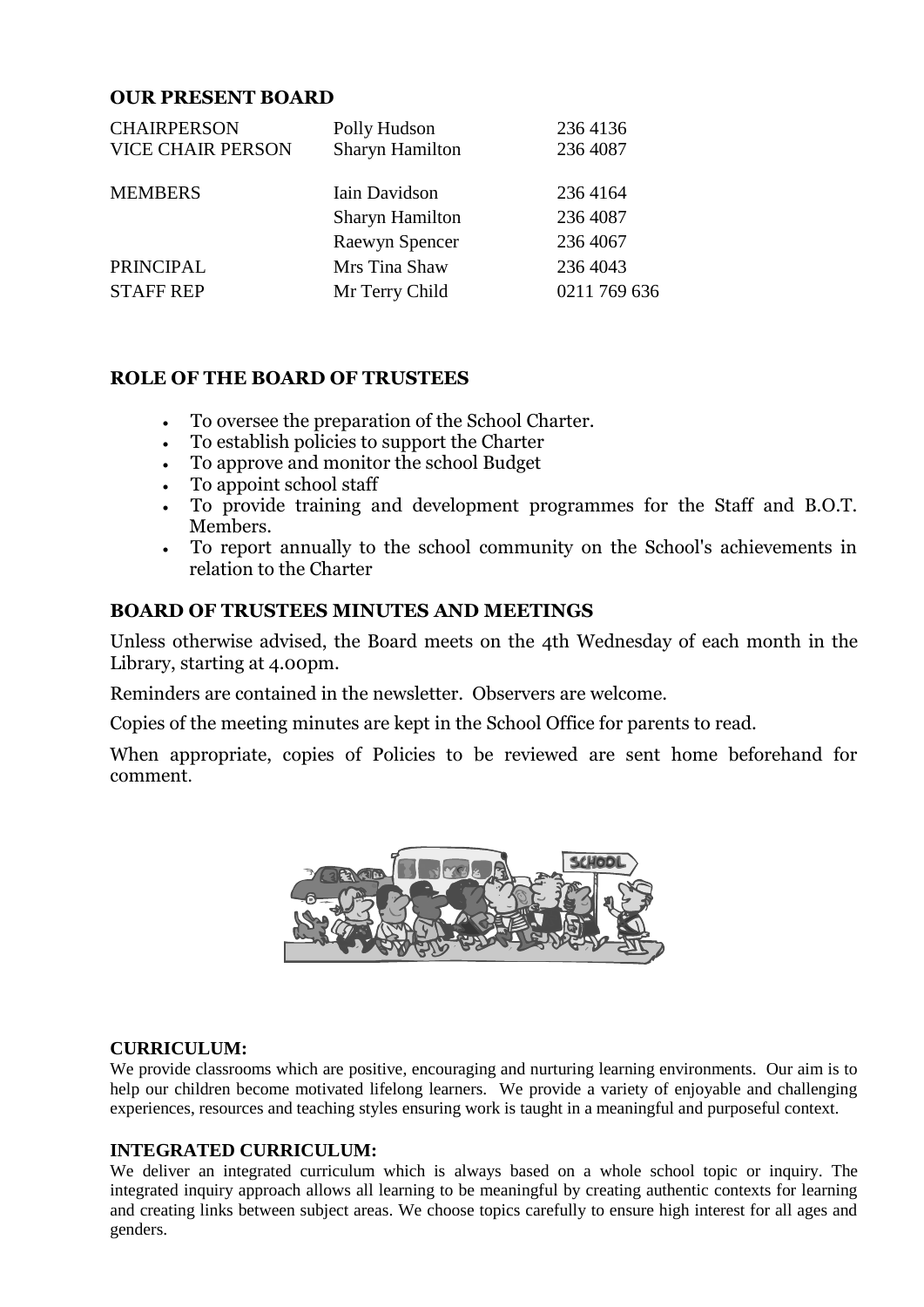# **LITERACY:**

# **Reading:**

At Hillside it is our goal that all students read at or above their chronological age and National Standard expectation. We provide language rich curriculum programmes which nurture and develop literacy skills. Through regular assessment the staff can identify any difficulties or strengths and provide support or extension activities.

## **Writing:**

Writing is a component of the English curriculum. At Hillside we provide structured planned experiences which enable our students to become familiar with and use a range of text forms for a variety of purposes. Most writing experiences are directly linked to the current topic or inquiry. Hillside provides a structured writing delivery plan which integrates writing, reading and oral language to create a meaningful and supportive context for learning.

#### **Visual Language:**

Visual language is part of the integrated English programme. The children will experience:

- Regular handwriting sessions which focus on individual needs
- A range of presentation methods using a range of technologies
- A variety of visual language text forms
- Opportunities to respond, discuss, interpret, use and produce moving and static images.

#### **Oral Language:**

The oral language strand is a component of the English curriculum. We have a detailed delivery programme which is designed to support the reading and writing programmes and give children confidence when speaking. Every year the Yr 5 - 8 students take part in the Creative Speech Competition, the Junior children also join in the first stage held at school.

#### **NUMERACY:**

Hillside School implements the Numeracy project. It is delivered throughout the school from Year 0 to Year 8 Numeracy areas covered are addition and subtraction, multiplication and division, fractions, percentages, proportion/ ratio and algebra, teaching numeracy through measurement, geometry and statistics.

#### **Mathematics and Statistics**

By studying mathematics and statistics, students develop the ability to think creatively, critically, strategically and logically. They learn to structure and to organize, to carry out procedures flexibly and accurately, to process and communicate information and to enjoy intellectual challenge.

At Hillside Primary School mathematics and statistics programmes will enable our children to become confident in applying their knowledge and understanding to practical everyday situations and be able to use this within other learning areas.

#### **SCIENCE:**

The science curriculum consists of four strands; the living world, the material world, the physical world and the planet earth and beyond.

All learning is planned through meaningful contexts. The particular needs of the students are met and planned for by knowing about and using their prior knowledge and experience.

At Hillside Primary School, we believe learning in Science is fundamental to understanding our world. It involves generating and testing ideas, gathering evidence in order to develop scientific knowledge and understanding and explanations.

Learning experiences in all science strands are covered over a year. Each strand is delivered through inquiry themes and topics. All topics are designed to encourage students to think about and explain scientific concepts. Interesting and varied resources are used to support the children in all learning activities. The School also has a science lab which is used for a range of supervised science investigations.

#### **SOCIAL SCIENCES:**

The aims of social sciences education is to enable students to participate in a changing society as informed, confident and responsible citizens.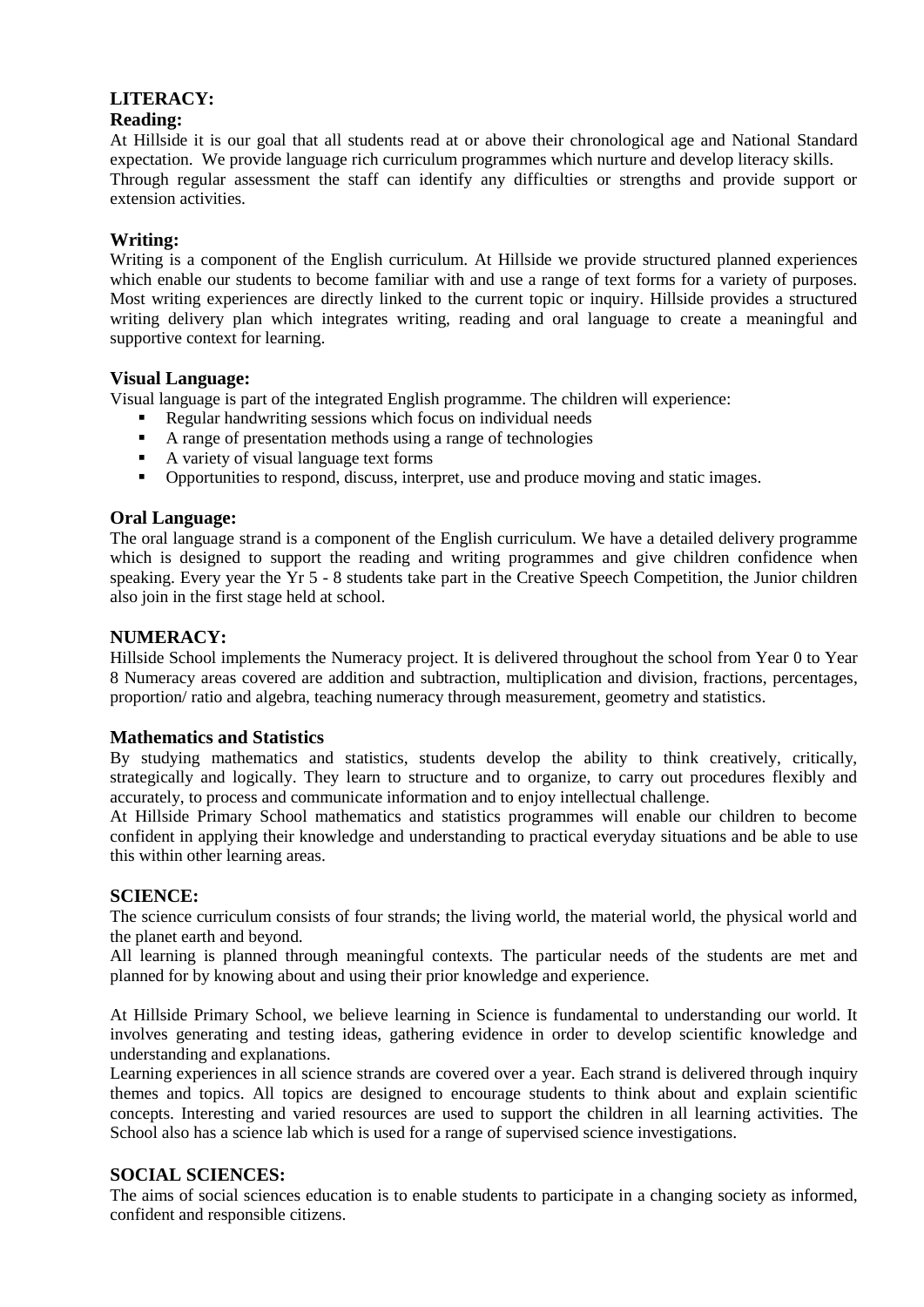The programme is planned to meet the requirements of the social sciences New Zealand curriculum.

The social sciences programme works on a two year cycle. All achievement objectives are covered over two years.

The programme is organized to cover the four conceptual strands: Identity, Culture and Organization, Place and Environment, Continuity and Change and the Economic World. Social Science topics normally integrate two or more strands together. School trips, experts, films etc all play a big part in the delivery of the social sciences topic inquiry.

## **THE ARTS:**

The Arts consist of 4 disciplines: Visual Art, Music, Drama and Dance.

Where possible the Arts are integrated into the whole school Topic, although sometimes certain areas are taught explicitly by themselves. Every two years there is a whole school production. The production is the children's own work based on the topic for Term 3. Where appropriate the children use Drama and Dance to convey ideas and learning for a variety of purposes eg. J Rock, Assembly, Break-up presentations.

Each year we hold an Arts Week which provides an opportunity for the children to focus on 1 discipline and work with experts if appropriate.

#### **Music Festival:**

Students participate in all aspects of music our school also participates at the biannual music festival held in Winton for surrounding schools. This evening is enjoyed by students and parents alike.

#### **PHYSICAL EDUCATION AND HEALTH: SPORTS PROGRAM:**

At Hillside we provide children with the opportunity to explore and try many sports eg rugby, netball, cricket, T ball, hockey, softball, soccer, volleyball, basketball, badminton, ripper rugby, touch rugby, swimming, squash, and tennis etc. All curriculum requirements are met and exceeded through our sports and health programme.

#### **Physical Activity:**

As already described in Sports programme

**Sports Studies**: This area includes opportunities to develop skills for participating in a range of sporting activities such as playing, coaching others, identifying and discussing the attitudes, values and specific practices.

#### **Outdoor Education**

Outdoor Education provides children with opportunities to develop personal and social skills to become safe and skilled in the outdoors, and to protect and care for the environment.

#### **HEALTH PROGRAMME:**

Key areas of learning are required to be incorporated in programmes for all students.

**Mental Health** - includes topics such as building self esteem, discrimination, stereotyping, implementing strategies to support themselves and others during times of stress. Some programmes currently delivered are Kia Kaha, DARE

**Food and Nutrition** - some programmes currently delivered are 5+ a day, Healthy eating topic.

#### **Body Care and Physical Safety**

Some programmes currently delivered are: Firewise, Roadsense, Sun Smart and safety related to topic eg. bush safety, kitchen safety.

#### **SEXUALITY EDUCATION:**

Sexuality education is a strand of the health curriculum. The goal of sexuality education at Hillside School is to provide students with the knowledge, understanding and skills they need to develop positive attitudes to their physical, emotional and social development. The principles underlying the treatment of sexuality education at Hillside School are those of;

-Recognizing that family is the primary educator of children in matters to do with sexuality.

-Ensuring that teachers and health professionals who teach sexuality education are appropriately trained and qualified.

-Ensuring that the learning materials used within the programme are carefully selected and that they reflect the goals and principles.

-Enhancing communication between the school and the home whenever possible.

-Sexuality education programmes will emphasise attitudes of respect, care and concern.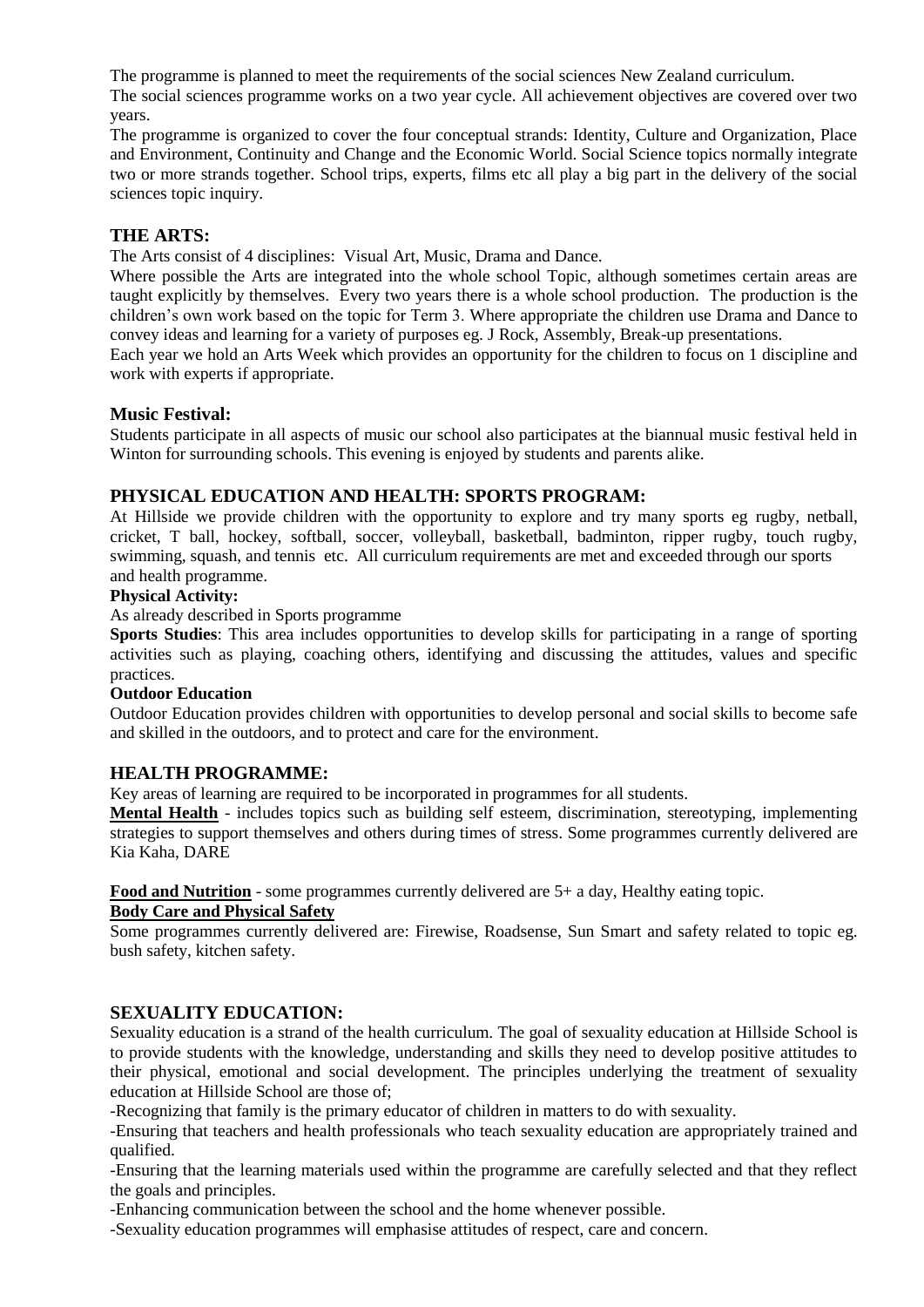-Involve consultation with parents/ caregivers and be developed with sensitivity to the needs of the students and the values important to the community.

# **TECHNOLOGY:**

Technology is rapidly and continually changing therefore teaching technological knowledge and practice enable children to keep pace with global technological development. Technology begins from an authentic need. Examples of technology topics covered in recent years include;

Designing sunhats; from the need of acquiring new sunhats.

Developing a healthy school restaurant; from the need to develop healthy lunches.

Keeping food fresh; Held a school picnic as part of a science topic on food preservation.

Designing a running costume; as part of a science topic on materials.

#### **Year 7 and 8 students attend the Winton School Technology Centre for 4 days a term throughout the year.**

#### **School Garden**

The children have been responsible for the development of the school vegetable garden. They have focused on propagation, growing and selling vegetables, using produce in cooking projects.

#### **DIGITAL TECHNOLOGY**

Teachers have been involved in extensive professional development to enable them to guide and facilitate students in the effective use of ICT technologies. Our school is well equipped with computers with a ratio of 3:1, laptops, digital photo & film equipment, digital projector, i-pads, e-readers and Smart-TV's.

**Hillside School Facebook Page –** which showcases school activities and achievements**.**

**School Stream App** – receive school information, instantly and directly to your smartphone, including newsletters, notices and reminders.

**Hillside website** – Our website contains information about Hillside School eg, BOT news, policies, curriculum etc.

# **LERNING LANGUAGES**

#### **TE REO MAORI:**

Maori language and culture are integrated into all topics as well as being taught as a stand alone subject.

#### **FRENCH:**

The Students in the Senior Room learn French through the Ministry of Education "Oui" programme.

#### **CAREER EDUCATION:**

Career Education is also a focus for our senior students to encourage forward thinking and planning increasing awareness of how their effort in education affects their future. This is normally integrated into inquiry learning.

#### **GIFTED AND TALENTED:**

Throughout the year selected students take part in the REAP GATE programme. Students have attended workshops in Science, Maths, Leadership, Robotics, Writing, Illustration to name a few.

#### **HOMEWORK:**

Children at Hillside are given homework on a regular basis, from Monday to Thursday. Senior students may have homework set for Fridays and weekends.

The purpose of this homework is to reinforce work covered at school, to practice study skills and develop study habits. Completing homework is extremely important to your child's achievement.

#### **HOME READING:**

Every child at Hillside School will bring home a reading book each night. Please sign your child's reading diary every night to show you have either heard you child read (Year 1-3), or seen them read (Years 4-8). Your child's teacher will provide you with ideas on how to listen to your child read, or share a book with your child. There are also some very useful tips for encouraging reading in your child's reading diary.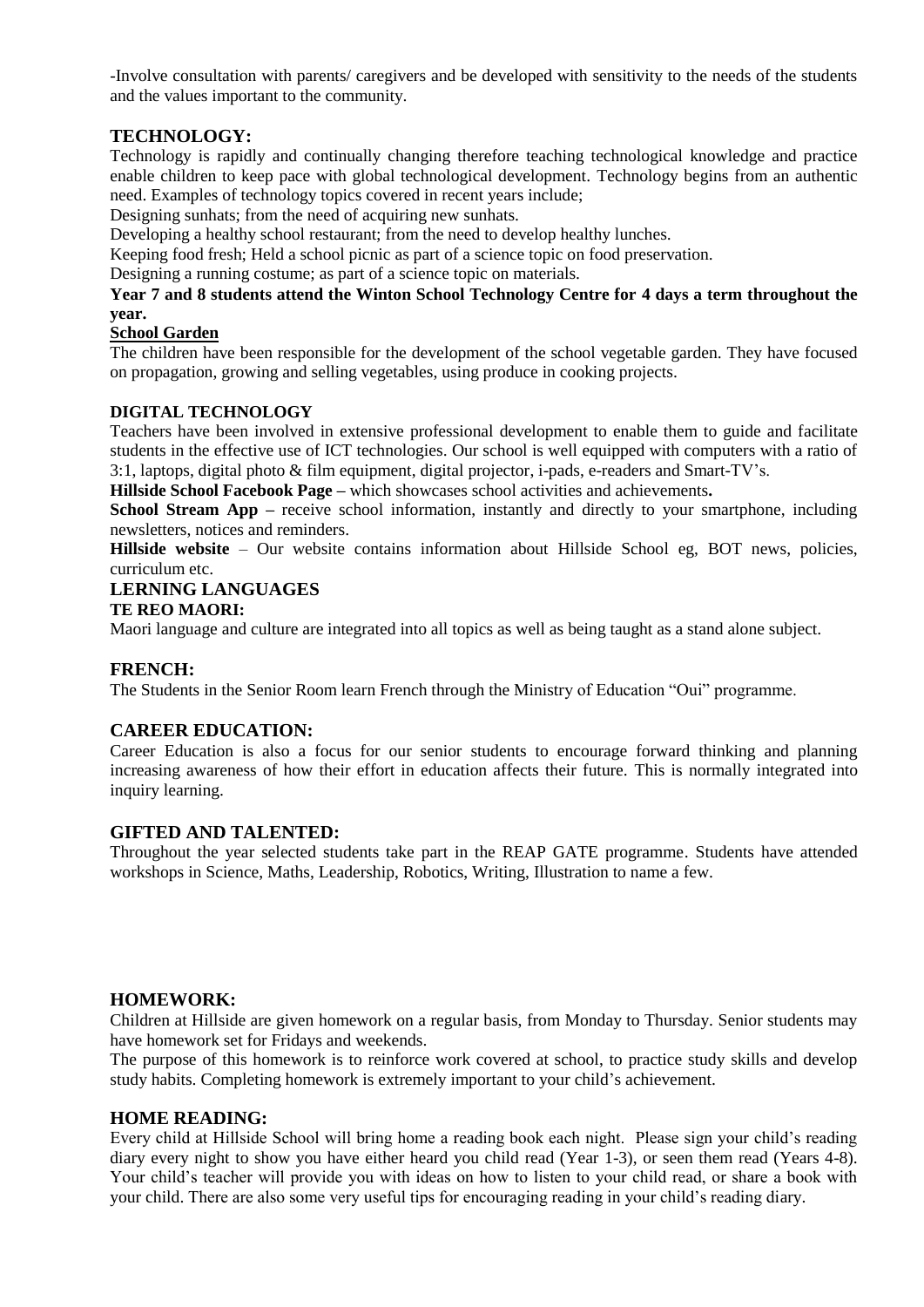#### **OPEN DOOR POLICY:**

At Hillside we have an open door policy which means parents are welcome to come in to school at any time. You are welcome to come and sit in on classes and join in if you wish. It is helpful to teachers to be informed if you are going to visit the class eg in case of testing etc.

If you wish to talk to a teacher or Principal about specific topics it is best to arrange a time that is convenient to both of you.

# **REPORTING TO PARENTS**

We keep Parents informed of their child/ren's progress and of school happenings through

- regular newsletters usually once a week
- Home and School meetings usually once a term
- Written reports Full reports Term  $2 \& 4$ . A portfolio is also sent home at this time.
- Parent Interviews formal Parent Interview Sessions are held during week 6 of term 1, and early in term 3, but parents can make an interview at anytime.
- If you have a concern or worry the first person you should contact is your child's classroom teacher. Phone him/her, at school, or come along and see them.
- If you still feel concerned, then discuss the matter with the School Principal.
- If you are still not satisfied, then approach the Board of Trustees.

Some concerns are quickly remedied, but others will take more time. However, once we are aware of your concern, we can begin to try to improve the situation.

Our Teachers are interested in their pupils, and they are most willing to discuss any worries you may have regarding your children.

#### **CURRICULUM INFORMATION:**

At the beginning of each term Long Term Plans, which describe the work to be covered are sent home. Individual classes will also send home "work to be covered" information.

#### **CHARTER AND POLICIES:**

The School Charter is a legal undertaking by the Board of Trustees to the Minister of Education.

It is backed up by Policies which show how the school is going to achieve the goals outlined in the Charter. Copies of the Charter and our policies are held in the School Office for parents to read. Policies are sent home with newsletters as they are approved.

# **EDUCATIONAL AGENCIES**

There are many Educational Agencies and some that we have regular contact with are outlined in this booklet.

#### **MINISTRY OF EDUCATION**

The Ministry of Education is based at 78 Don Street. The Ministry is responsible for the management of school property in Southland, with Maurice Lock as the District Property Manager.

The Ministry's other responsibilities e.g. approving of Charters, are handled by the Dunedin office.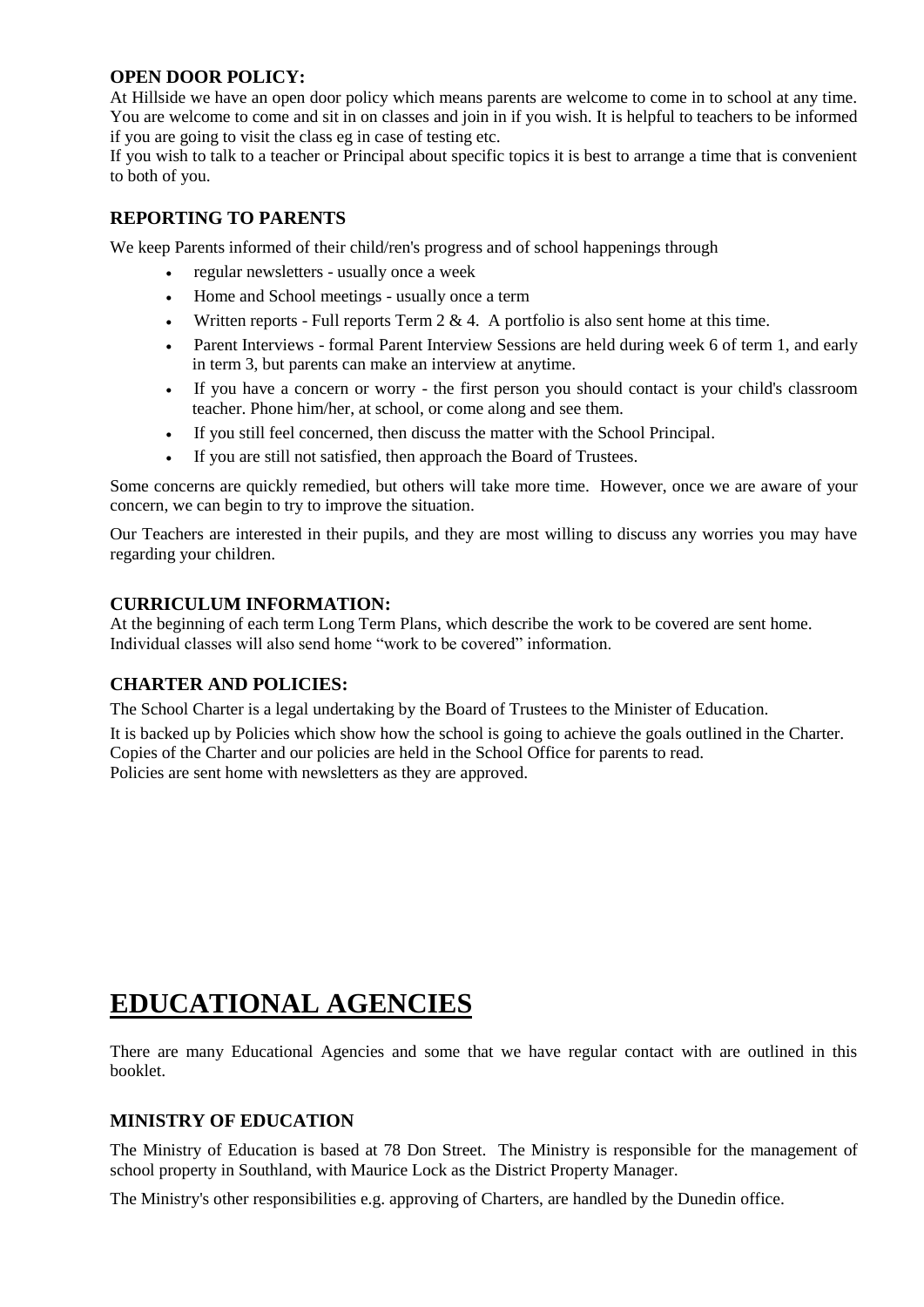# **EDUCATION REVIEW OFFICE (ERO)**

The ERO team for Otago/Southland is based in Dunedin.

ERO team members visit schools every 2-3 years.

The ERO team looks at how Schools reach positive learning outcomes – knowledge, skills, attitudes and habits. They look at what is working well and suggest where improvements can be made.

# **SPECIAL EDUCATIONAL SERVICE (SES)**

Special Education Services are based at the corner of Forth and Ness Streets.

Schools and Parents may approach the SES team if they have a concern about a child's learning or behaviour.

The SES team contains Phycologists, Speech/Language Therapists, Visiting Teachers, Advisers, and Early Intervention Team and a visiting Adviser on Deaf children.

# **SOUTHERN HEALTH (SDHB)**

Some of the people employed by Southern Health have frequent contact with schools. They include a -

- School Health Nurse who visits the school once a month.
- Hearing/Vision Tester who visits once a term twice a year.

We do not have a Dental Clinic on our grounds. The children who are enrolled with the School Dental Service will be treated at the Winton School Dental Clinic.

The children will be seen at least once a calendar year. If you need to contact the Dental Therapist please phone 236 7104, should the clinic be closed you will automatically be put through to the School Dental District Office, where you will be directed to your nearest Dental Therapist

# **GENERAL INFORMATION**

# **TRANSITION TO SCHOOL**

Just prior to your child turning 5 at least  $2 \frac{1}{2}$  days of schooling will be arranged to suit you and your child to make the transition to school smoother.

Throughout the year we hold at least 3 pre-school afternoons a term. These are advertised in the School / Community Newsletter and are for 4 year olds accompanied with a parent. You will also be issued with a pre-school literacy kit which is provided by Invercargill East Rotary.

#### **STARTING SCHOOL**

On the day that your child starts school, bring him/her along to the Office before school starts. A welcome by the Principal will be followed by the official enrolment process, if this has not been done prior to your

D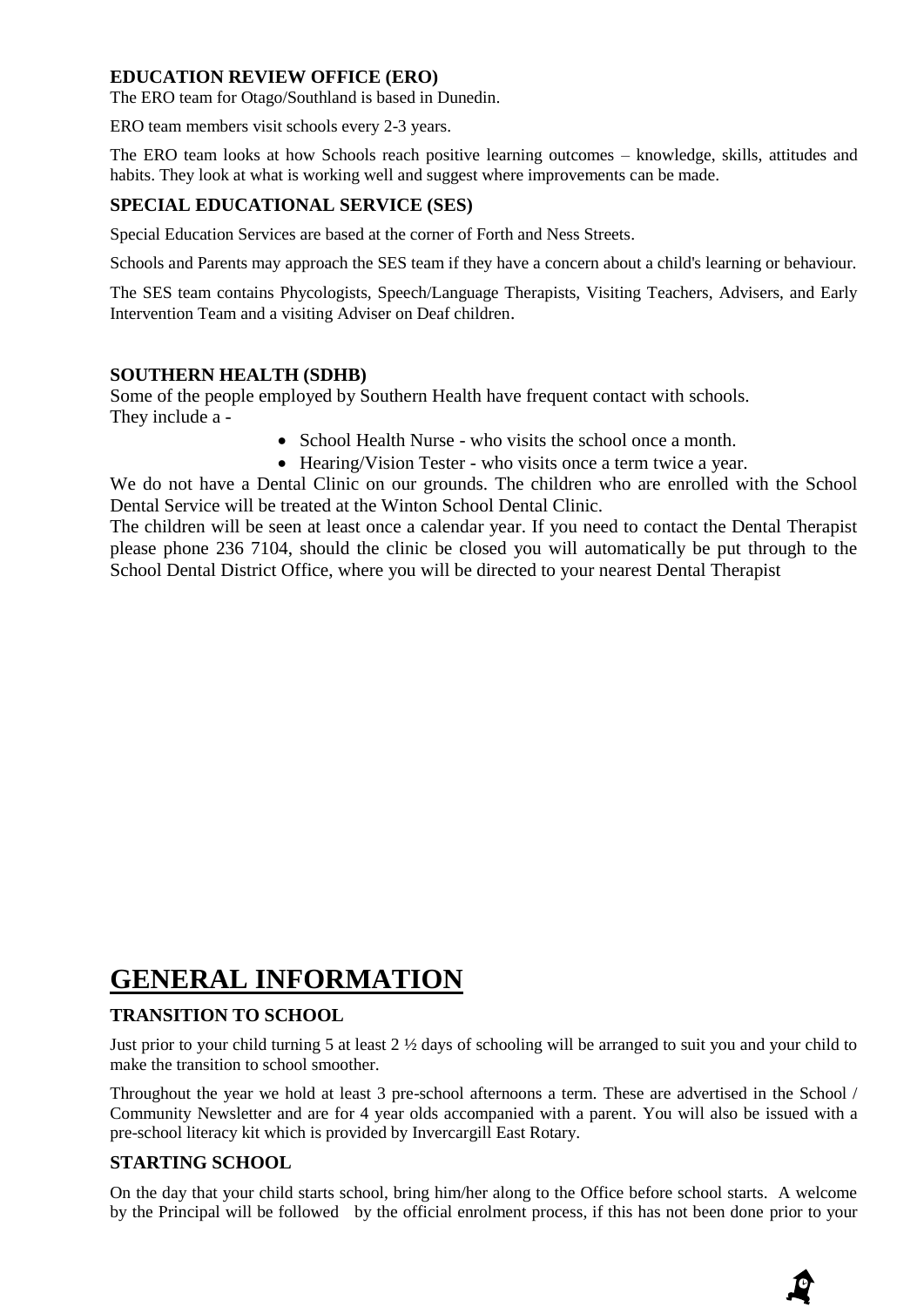child's first day. This process involves filling in forms and verifying age by checking the birth certificate, please bring one along. After this you will be taken to your child's classroom. We also need to sight and photocopy your child's immunisation documentation.

## **SUNHATS**

When your child starts school in accordance with our Shady Schools Policy, they will be issued with a wide brimmed sun hat. This is to be worn during the warmer months. The hat remains the property of Hillside Primary.

# **HIGH VIZABILITY VESTS**

The school will issue each child a High Viz Vest to be worn walking/biking to school, waiting for the bus and any other appropriate time.

## **MONEY**

If your child has to bring money to school we would appreciate it if it was in a named, sealed envelope with the amount and purpose written on the front.

Envelopes are to be handed to teachers**.**

Parents are advised not to send any money to school unless they have received a written note from their child's teacher or details have been included in the weekly Newsletter.

# **ABSENCES**

If your child has been absent, you are asked to send a note to school upon his/her returns. A phone call on the day of absence is also appreciated.

# **LUNCHES**

# **There is a pie warmer at school and children may place food in it to be heated. DONATIONS**



At the beginning of each year families are invoiced for an annual donation. This is set at \$40.00 per year for the  $1<sup>st</sup>$  child and \$25.00 for each other child - up to 3 children total.

#### **BICYCLES**

Some children bike to school and there are bike stands in the grounds for them to store their bikes. Any child biking to school **must** wear a protective cycle helmet. Children are not to ride their bike down the school driveway. It is recommended by the Police Education Officer that children under 10 should not ride their bike to school.

#### **ASSEMBLIES**

We have an assembly twice a week (Monday afternoon and Friday afternoon) at which we talk about positive things that have happened during the week. Parents are most welcome to attend these.

Certificates are awarded at each assembly to children whose work or behaviour has been especially good.

#### **COMMUNITY ASSEMBLIES**

A Community Assembly is held each term at which time pupils share work and activities with members of the community.

#### **UNIFORM:**

We have a compulsory uniform consisting of navy bottoms and over tops and white or navy tops & polar fleece. These can be purchased from The Warehouse.

#### **SPORTS WEAR:**

When representing the School at Sports events, the following uniform is worn Hillside T. Shirts, Shorts (these are on loan from the Home and School and only for school use).

#### **ATHLETICS/SPORTS:**

All children participate in our annual athletics day held in the first Term; this is held in Winton with Hedgehope, Lochiel and Wallacetown. We also join these schools for the Cross country in Term 2. Hillside also has teams in the Friday night touch competition held in Winton in Term  $1 \& 4$ . Often, if we have enough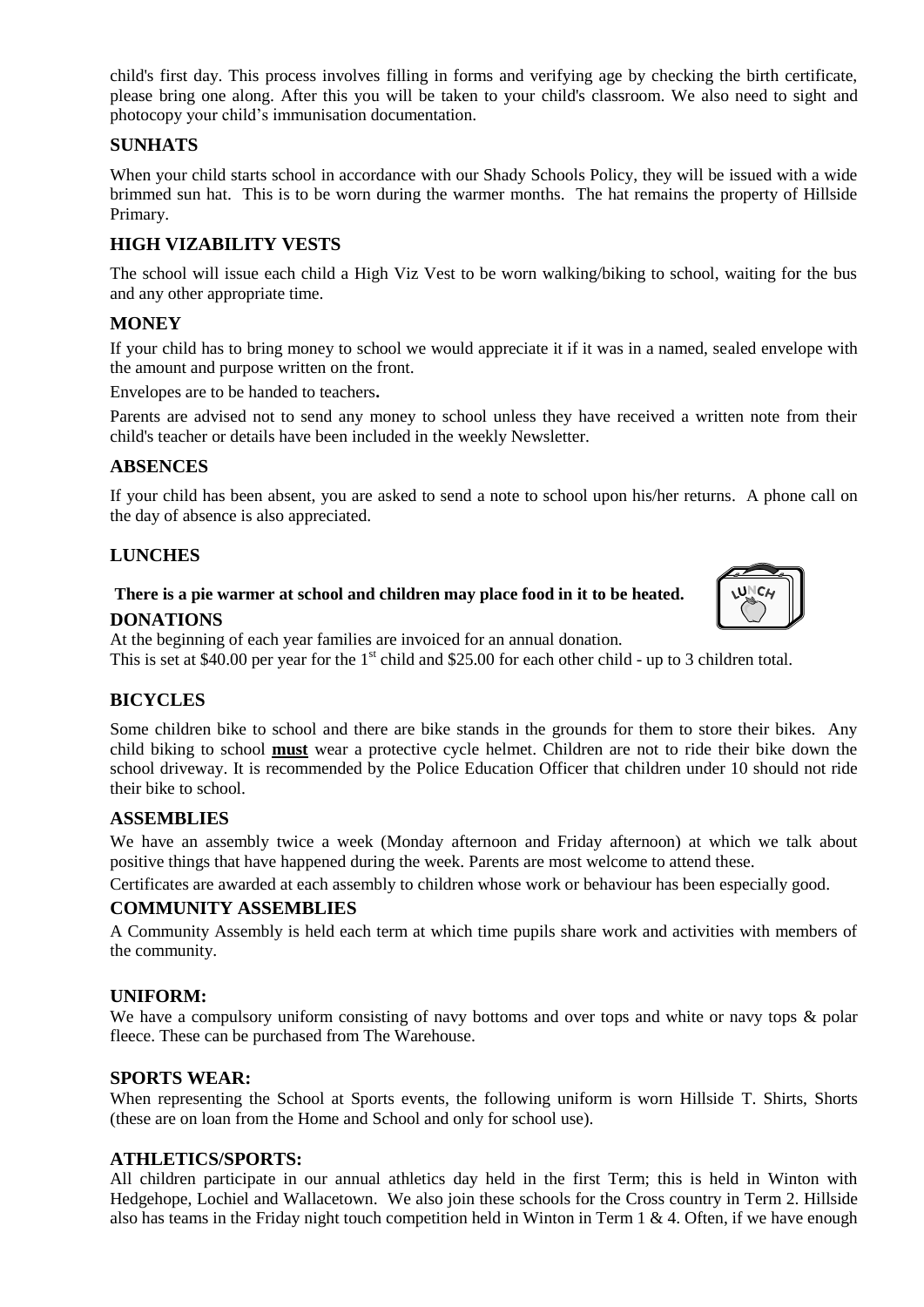interest we enter other competitions e.g. Soccer and Basketball. Parents are responsible for transport to and from events.

#### **STATIONERY:**

We run a school stationery store which sells exercise books and other stationery requirements. At the beginning of the year, a list of each child's stationery requirements is sent home. These can be purchased at discounted prices at the school. Parents will be notified of any further requirements throughout the year. Accounts will be sent home at the end of each term.

#### **SCHOOL ACCOUNTS:**

Accounts for any stationery purchased and any other school expenses that the children have not been paid for will be sent home usually in the third last week of each term. As the school has already incurred these costs it is appreciated if parents could pay these accounts termly, please contact the school secretary if you wish to set up automatic payments or for details for online banking or if you have queries.

#### **SCHOOL SECRETARY HOURS:**

The school secretary is available for any queries relation to school accounts etc at the school office Tuesday, Wednesday, & Friday between 9.00am - 1.00pm.

#### **STUDENT COUNCIL:**

Each year some year 7 and 8 students have the opportunity to be a student council member. These members meet monthly with the Board of Trustees chairperson and the Principal to discuss student based topics, suggestions and activities. Students learn leadership qualities as well as providing students with a "voice" and participation in the decision making process of their school. The student council also fundraise through student based activities like student discos. All funds raised are used to purchase something for the school and its student's eg new stereos, books etc.

#### **SCHOOL CAMPS:**

Every 2 years there is a school camp for the years 5-8. Camps we have organized are: Borland Lodge, Deep Cove, Tautuku, Dunedin, Stewart Island and Wellington. Most camps are based on the topic we are doing at the time. Payment for camps to be arranged before departure.

**POLICE VETTING:** All parents and caregivers that accompany students on school trips and camps will be expected to undergo a police vet. This police vet will last for 3 years.

#### **PET DAYS:**

Each year in Term 4 we have our pet day with lots of fun for everyone, jelly faces, sandsaucers, flower arrangements, baking etc and let's not forget the pets.

#### **SWIMMING:**

Each year we take part in the Swim Safe programme which normally takes place at the CSC Pool.

#### **SKIING/SKATING:**

Annually the whole school participates in the highlight of our winter Education outside the Classroom program. The students have a choice of spending the day either skiing or skating. This day is always looked forward to and enjoyed by both parents and students. Parental help is vital to ensure this activity can continue. Details are sent home closer to the event.

#### **HOME AND SCHOOL ASSOCIATION:**

The Home and School Association exists to help maintain the communication between parents and the teachers and to help with various tasks around the school, including fundraising. At Hillside Primary School, the Home and School has one meeting per term, which normally involves a guest speaker, including an annual meeting in October.